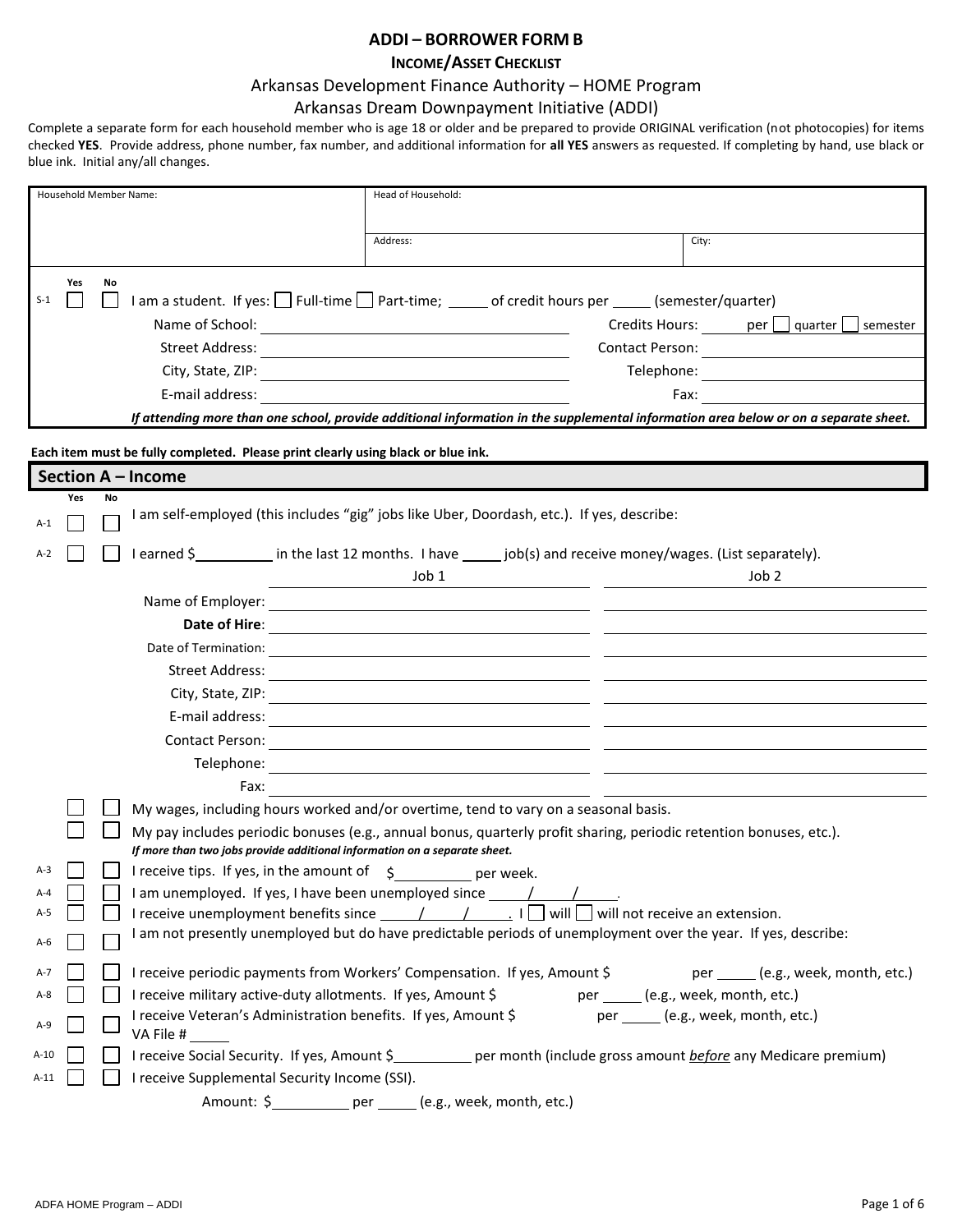| Income/Asset Checklist (continued)                                                                                                                                                                                             |                                                                                                                                          |  |
|--------------------------------------------------------------------------------------------------------------------------------------------------------------------------------------------------------------------------------|------------------------------------------------------------------------------------------------------------------------------------------|--|
| I receive periodic payments from retirement funds or pensions. If yes, how many?<br>$A-12$                                                                                                                                     |                                                                                                                                          |  |
|                                                                                                                                                                                                                                | Contact Person:<br><u> Terminal de la propincia de la propincia de la propincia de la propincia de la propincia de la propincia de l</u> |  |
| Street Address:                                                                                                                                                                                                                | Telephone:                                                                                                                               |  |
|                                                                                                                                                                                                                                |                                                                                                                                          |  |
| E-mail address:                                                                                                                                                                                                                | Account #:<br><u> 1980 - Jan Samuel Barbara, martin di</u>                                                                               |  |
|                                                                                                                                                                                                                                |                                                                                                                                          |  |
| If received from more than one, provide additional information in the supplemental information area below or on a separate sheet.                                                                                              |                                                                                                                                          |  |
| $A-13$<br>I receive disability or death benefits other than Social Security.<br>If yes, from how many sources? ______ (List each source separately. Provide additional information on separate sheet).                         |                                                                                                                                          |  |
|                                                                                                                                                                                                                                |                                                                                                                                          |  |
|                                                                                                                                                                                                                                |                                                                                                                                          |  |
|                                                                                                                                                                                                                                |                                                                                                                                          |  |
|                                                                                                                                                                                                                                |                                                                                                                                          |  |
|                                                                                                                                                                                                                                |                                                                                                                                          |  |
| I receive a CASH Public Assistance grant (e.g., TANF, AFDC, etc.). Does not include SNAPS (aka Food Stamps)<br>$A-14$                                                                                                          |                                                                                                                                          |  |
|                                                                                                                                                                                                                                |                                                                                                                                          |  |
|                                                                                                                                                                                                                                |                                                                                                                                          |  |
|                                                                                                                                                                                                                                |                                                                                                                                          |  |
| E-mail address: The Contract of Technical Contract of Technical Contract of Technical Contract of Technical Contract of Technical Contract of Technical Contract of Technical Contract of Technical Contract of Technical Cont |                                                                                                                                          |  |
| I am entitled to receive child support. If yes, from how many persons are you to receive support?<br>$A-15$                                                                                                                    | Case #: <u>_____________________</u>                                                                                                     |  |
| If yes, is child support paid via Arkansas' Office of Child Support Enforcement? $\Box$ Yes $\Box$ No                                                                                                                          |                                                                                                                                          |  |
| Do you actually receive the ordered/agreed to child support? $\Box$ Yes/Regularly $\Box$ Yes/Sporadically $\Box$ No<br>If no, describe what steps have been taken to collect:                                                  |                                                                                                                                          |  |
|                                                                                                                                                                                                                                |                                                                                                                                          |  |
|                                                                                                                                                                                                                                | Contact Person:                                                                                                                          |  |
| Street Address: <u>Alexander Address</u>                                                                                                                                                                                       | Telephone: <u>_______________________</u>                                                                                                |  |
| E-mail address:                                                                                                                                                                                                                | Case #:                                                                                                                                  |  |
|                                                                                                                                                                                                                                |                                                                                                                                          |  |
| Amount: \$<br>(e.g., week, month, etc.)<br>per_<br>Is any of the child support to which you are entitled scheduled to end within the next three (3) years? If yes, describe:                                                   |                                                                                                                                          |  |
|                                                                                                                                                                                                                                |                                                                                                                                          |  |
|                                                                                                                                                                                                                                |                                                                                                                                          |  |
| $A-16$<br>I am entitled to receive alimony. If yes, from how many persons do you receive alimony?                                                                                                                              |                                                                                                                                          |  |
| Do you actually receive the ordered/agreed to alimony? $\Box$ Yes/Regularly $\Box$ Yes/Sporadically $\Box$ No<br>If no, describe what steps have been taken to collect:                                                        |                                                                                                                                          |  |
|                                                                                                                                                                                                                                |                                                                                                                                          |  |
|                                                                                                                                                                                                                                |                                                                                                                                          |  |
|                                                                                                                                                                                                                                |                                                                                                                                          |  |
|                                                                                                                                                                                                                                |                                                                                                                                          |  |
|                                                                                                                                                                                                                                |                                                                                                                                          |  |
|                                                                                                                                                                                                                                |                                                                                                                                          |  |
|                                                                                                                                                                                                                                | Case #: $\qquad \qquad$                                                                                                                  |  |
| I receive adoption assistance payments. If yes, how many sources?<br>$A-17$                                                                                                                                                    |                                                                                                                                          |  |
|                                                                                                                                                                                                                                |                                                                                                                                          |  |
|                                                                                                                                                                                                                                |                                                                                                                                          |  |
|                                                                                                                                                                                                                                |                                                                                                                                          |  |
|                                                                                                                                                                                                                                | Case #: <u>_____________________</u>                                                                                                     |  |

*If received from more than one, provide additional information in the supplemental information area below or on a separate sheet.*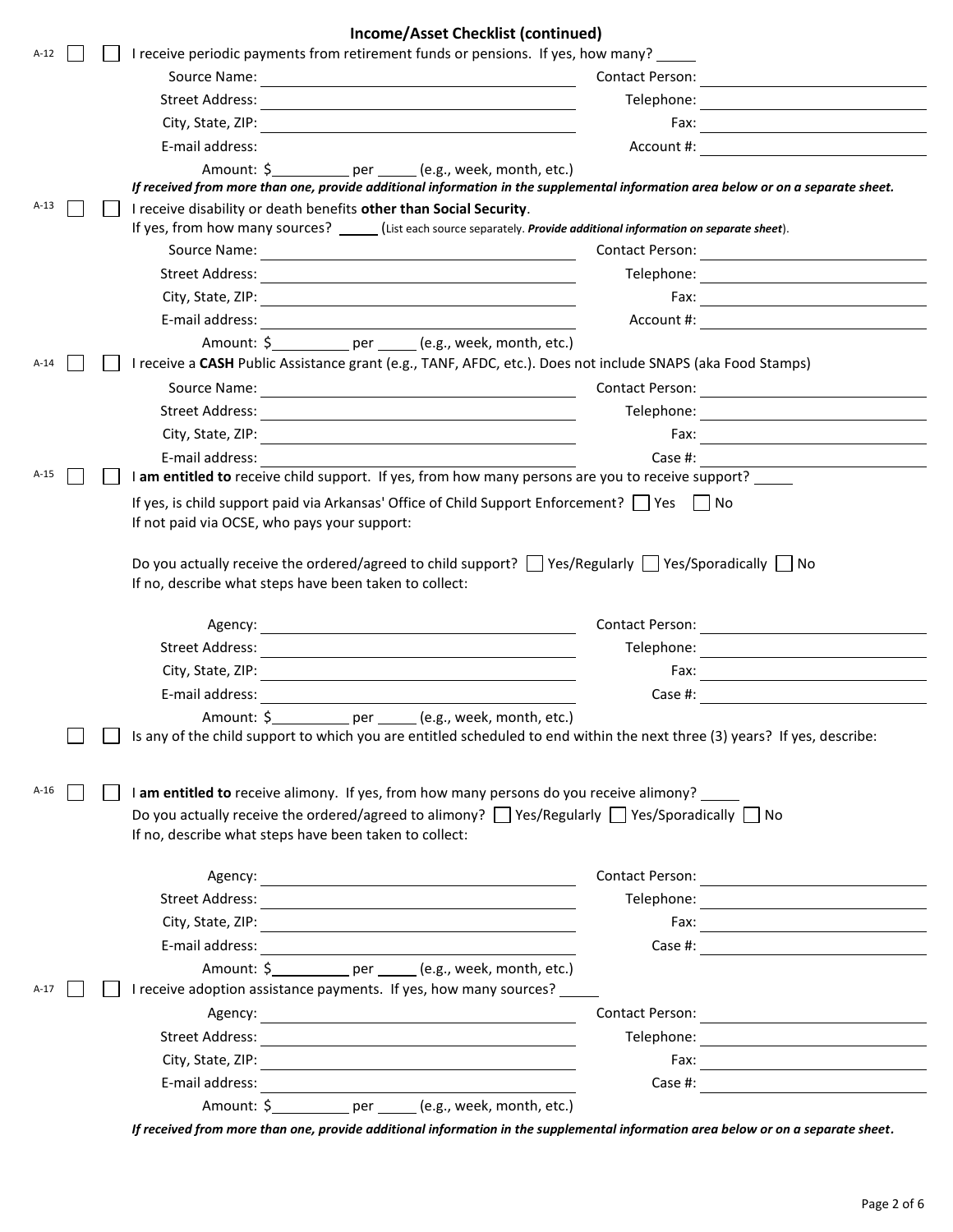| Income/Asset Checklist (continued)                                                                                                                                                                                                                                                                                                                                        |                                                                                                                                      |                                                           |              |                                                  |
|---------------------------------------------------------------------------------------------------------------------------------------------------------------------------------------------------------------------------------------------------------------------------------------------------------------------------------------------------------------------------|--------------------------------------------------------------------------------------------------------------------------------------|-----------------------------------------------------------|--------------|--------------------------------------------------|
| $A-18$                                                                                                                                                                                                                                                                                                                                                                    | I receive periodic payments from a trust, annuity, or inheritance. If yes, how many sources?                                         |                                                           |              |                                                  |
|                                                                                                                                                                                                                                                                                                                                                                           |                                                                                                                                      |                                                           |              |                                                  |
|                                                                                                                                                                                                                                                                                                                                                                           |                                                                                                                                      |                                                           |              |                                                  |
|                                                                                                                                                                                                                                                                                                                                                                           |                                                                                                                                      |                                                           |              |                                                  |
|                                                                                                                                                                                                                                                                                                                                                                           |                                                                                                                                      |                                                           |              |                                                  |
|                                                                                                                                                                                                                                                                                                                                                                           |                                                                                                                                      | Amount: \$ _________ per _____ (e.g., week, month, etc.)  |              |                                                  |
|                                                                                                                                                                                                                                                                                                                                                                           | If received from more than one, provide additional information in the supplemental information area below or on a separate sheet.    |                                                           |              |                                                  |
| $A-20$                                                                                                                                                                                                                                                                                                                                                                    | I receive periodic payments from insurance policies. If yes, how many sources? _____                                                 |                                                           |              |                                                  |
|                                                                                                                                                                                                                                                                                                                                                                           | Source Name:                                                                                                                         | <u> 1989 - Jan Samuel Barbara, margaret e</u>             | Account #:   | <u> 1986 - John Stein, Amerikaansk kanton (</u>  |
|                                                                                                                                                                                                                                                                                                                                                                           |                                                                                                                                      |                                                           |              |                                                  |
|                                                                                                                                                                                                                                                                                                                                                                           |                                                                                                                                      |                                                           |              |                                                  |
|                                                                                                                                                                                                                                                                                                                                                                           |                                                                                                                                      |                                                           |              |                                                  |
|                                                                                                                                                                                                                                                                                                                                                                           |                                                                                                                                      | Amount: \$ __________ per _____ (e.g., week, month, etc.) |              |                                                  |
|                                                                                                                                                                                                                                                                                                                                                                           | If received from more than one, provide additional information in the supplemental information area below or on a separate sheet.    |                                                           |              |                                                  |
| $A-21$                                                                                                                                                                                                                                                                                                                                                                    | I receive periodic payments from lottery winnings.                                                                                   |                                                           |              |                                                  |
|                                                                                                                                                                                                                                                                                                                                                                           |                                                                                                                                      |                                                           |              |                                                  |
|                                                                                                                                                                                                                                                                                                                                                                           |                                                                                                                                      |                                                           |              |                                                  |
|                                                                                                                                                                                                                                                                                                                                                                           | City, State, ZIP:                                                                                                                    |                                                           |              |                                                  |
|                                                                                                                                                                                                                                                                                                                                                                           |                                                                                                                                      |                                                           |              | Contact Person: <u>_________________________</u> |
|                                                                                                                                                                                                                                                                                                                                                                           |                                                                                                                                      |                                                           |              |                                                  |
| If received from more than one, provide additional information in the supplemental information area below or on a separate sheet.<br>A-23<br>I receive CASH contributions or gifts including rent, groceries, car payments, or utility payments on an ongoing basis from<br>persons not living with me. If yes, from how many sources? _____(List each source separately) |                                                                                                                                      |                                                           |              |                                                  |
|                                                                                                                                                                                                                                                                                                                                                                           | Account #:<br><u> 1989 - Johann Stoff, deutscher Stoffen und der Stoffen und der Stoffen und der Stoffen und der Stoffen und der</u> |                                                           |              |                                                  |
|                                                                                                                                                                                                                                                                                                                                                                           |                                                                                                                                      |                                                           |              |                                                  |
|                                                                                                                                                                                                                                                                                                                                                                           |                                                                                                                                      |                                                           |              |                                                  |
|                                                                                                                                                                                                                                                                                                                                                                           |                                                                                                                                      |                                                           |              | Contact Person:                                  |
|                                                                                                                                                                                                                                                                                                                                                                           |                                                                                                                                      |                                                           |              |                                                  |
|                                                                                                                                                                                                                                                                                                                                                                           | If received from more than one, provide additional information in the supplemental information area below or on a separate sheet.    |                                                           |              |                                                  |
|                                                                                                                                                                                                                                                                                                                                                                           | To be filled out on Head-of-Household's form only - Leave blank if you are not the Head-of-Household                                 |                                                           |              |                                                  |
| Yes<br>No                                                                                                                                                                                                                                                                                                                                                                 |                                                                                                                                      |                                                           |              |                                                  |
| $A-24$                                                                                                                                                                                                                                                                                                                                                                    | I have a family member(s) age 17 or under who receive unearned income (examples: Social Security, SSI).                              |                                                           |              |                                                  |
|                                                                                                                                                                                                                                                                                                                                                                           | List their names and type(s) of income:                                                                                              |                                                           |              |                                                  |
|                                                                                                                                                                                                                                                                                                                                                                           | Name                                                                                                                                 | Type/Source                                               | Amount<br>\$ | Frequency (e.g., per month)                      |
|                                                                                                                                                                                                                                                                                                                                                                           | Name                                                                                                                                 | Type/Source                                               | Amount       | Frequency (e.g., per month)                      |
|                                                                                                                                                                                                                                                                                                                                                                           |                                                                                                                                      | Type/Source                                               | \$<br>Amount | Frequency (e.g., per month)                      |
|                                                                                                                                                                                                                                                                                                                                                                           | Name                                                                                                                                 |                                                           | \$           |                                                  |
|                                                                                                                                                                                                                                                                                                                                                                           | Name                                                                                                                                 | Type/Source                                               | Amount       | Frequency (e.g., per month)                      |
| $A-25$                                                                                                                                                                                                                                                                                                                                                                    | I have a family member(s) age 17 or under who receive earned income from employment. List each job separately.                       |                                                           |              |                                                  |
|                                                                                                                                                                                                                                                                                                                                                                           | Name                                                                                                                                 | Employer                                                  | Amount<br>\$ |                                                  |
|                                                                                                                                                                                                                                                                                                                                                                           | Name                                                                                                                                 | Employer                                                  | Amount       | (week/month)<br>per                              |
|                                                                                                                                                                                                                                                                                                                                                                           |                                                                                                                                      |                                                           | \$           | (week/month)<br>per                              |
|                                                                                                                                                                                                                                                                                                                                                                           | Name                                                                                                                                 | Employer                                                  | Amount<br>Ś  | (week/month)<br>per                              |
|                                                                                                                                                                                                                                                                                                                                                                           | Name                                                                                                                                 | Employer                                                  | Amount       |                                                  |
|                                                                                                                                                                                                                                                                                                                                                                           |                                                                                                                                      |                                                           | \$           | (week/month)<br>per                              |
|                                                                                                                                                                                                                                                                                                                                                                           | If received from more than listed, provide additional information in the supplemental information area below or on a separate sheet. |                                                           |              |                                                  |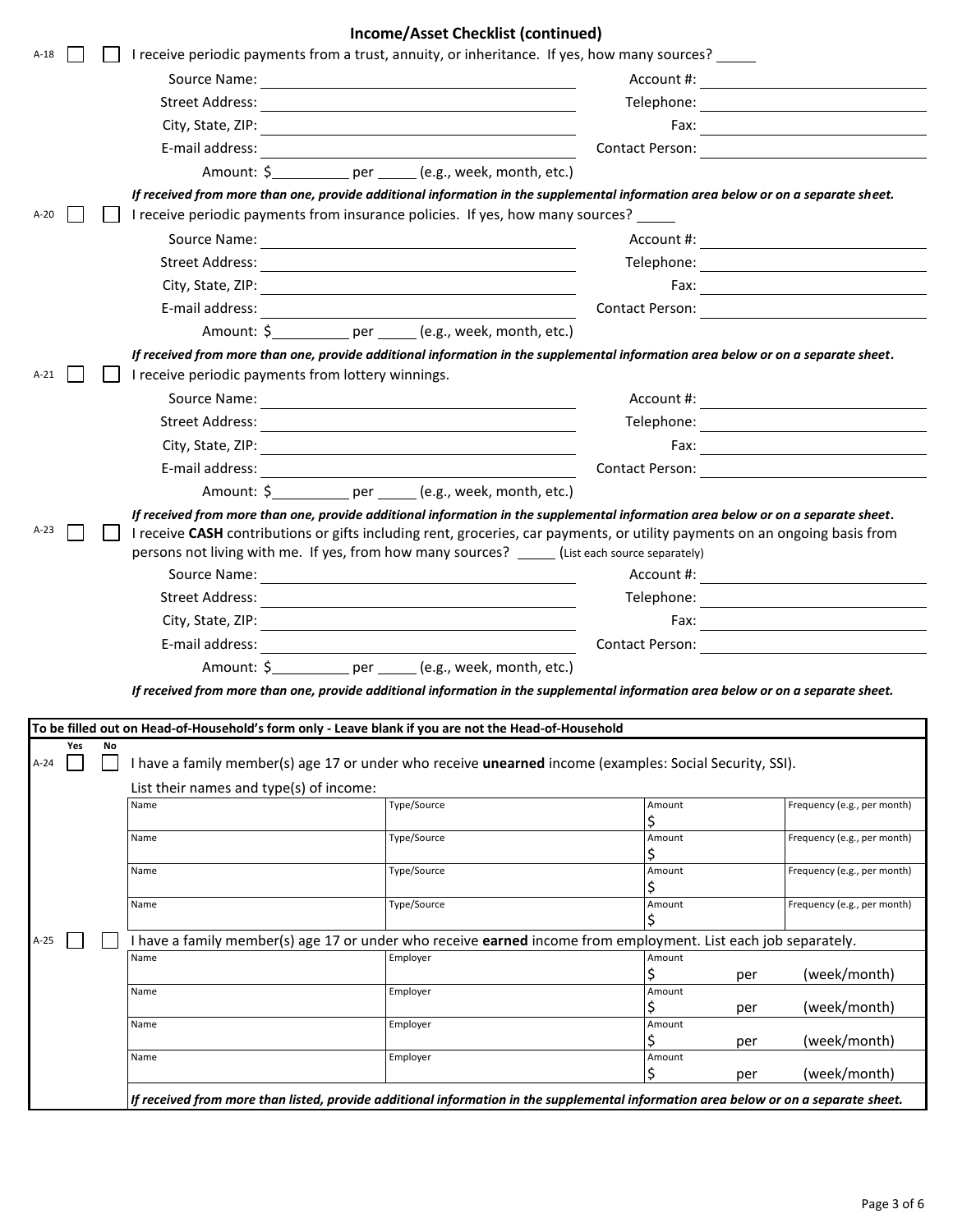| Income/Asset Checklist (continued) |  |
|------------------------------------|--|
|------------------------------------|--|

|       |     |    | <b>Section B-Assets</b>                                                                                                                                                                                                                                                                                           |  |  |
|-------|-----|----|-------------------------------------------------------------------------------------------------------------------------------------------------------------------------------------------------------------------------------------------------------------------------------------------------------------------|--|--|
|       | Yes | No |                                                                                                                                                                                                                                                                                                                   |  |  |
| $B-1$ |     |    | Savings Checking<br>I have the following accounts<br>401(k), 403(b), or other employer sponsored retirement account<br>[check which one(s)]:<br>IRA's or Keogh   Health Savings Account (HSA)   Other                                                                                                             |  |  |
|       |     |    | How many banks, credit unions, savings and loans, etc. do you have accounts with?<br>(List each separately)                                                                                                                                                                                                       |  |  |
|       |     |    |                                                                                                                                                                                                                                                                                                                   |  |  |
|       |     |    |                                                                                                                                                                                                                                                                                                                   |  |  |
|       |     |    | Account Number:<br><u> 1980 - Jan Samuel Barbara, margaret e populari e populari e populari e populari e populari e populari e popu</u>                                                                                                                                                                           |  |  |
|       |     |    | Street Address:<br><u> 1989 - Jan Samuel Barbara, martin da shekara ta 1989 - An tsara tsara tsara tsara tsara tsara tsara tsara tsa</u>                                                                                                                                                                          |  |  |
|       |     |    |                                                                                                                                                                                                                                                                                                                   |  |  |
|       |     |    | E-mail address:<br><u> 1989 - Johann Stein, mars an deutscher Stein († 1989)</u>                                                                                                                                                                                                                                  |  |  |
|       |     |    | <b>Contact Person:</b>                                                                                                                                                                                                                                                                                            |  |  |
|       |     |    | Telephone:<br><u> 1989 - Johann Stoff, deutscher Stoff, der Stoff, der Stoff, der Stoff, der Stoff, der Stoff, der Stoff, der S</u>                                                                                                                                                                               |  |  |
|       |     |    | Fax:                                                                                                                                                                                                                                                                                                              |  |  |
|       |     |    | If more than two, provide additional information in the supplemental information area below or on a separate sheet.                                                                                                                                                                                               |  |  |
| $B-2$ |     |    | I own additional real estate. If yes, describe:                                                                                                                                                                                                                                                                   |  |  |
| $B-3$ |     |    | I receive payments under a land contract(s). If yes, describe:                                                                                                                                                                                                                                                    |  |  |
| $B-4$ |     |    | I own a mobile home. If yes, describe:                                                                                                                                                                                                                                                                            |  |  |
| $B-5$ |     |    | I receive income from rental of real estate or personal property. If yes, describe:                                                                                                                                                                                                                               |  |  |
| B-6   |     |    | I receive income from Indian Trust Land. If yes, describe:                                                                                                                                                                                                                                                        |  |  |
| $B-7$ |     |    | I have personal property held for investment purposes (gems, jewelry, coin or stamp collections, etc.). If yes, describe:                                                                                                                                                                                         |  |  |
| $B-8$ |     |    | I have Treasury Bills, Stocks, Bonds, mutual/index funds, or investments.<br>Check which one(s): $\Box$ Treasury Bills $\Box$ Stocks $\Box$ Bonds $\Box$ Mutual/Index/Exchange Traded Funds<br>$\Box$ Cryptocurrency (e.g., Bitcoin, Ethereum, etc.) $\Box$ Other<br>How many do you have? (List each separately) |  |  |
|       |     |    | Brokerage:                                                                                                                                                                                                                                                                                                        |  |  |
|       |     |    | <u> 1989 - Andrea Andrew Maria (h. 1989).</u><br>Account Number:                                                                                                                                                                                                                                                  |  |  |
|       |     |    | <u> 1989 - Johann Stein, marking ar yn y brening yn y brening yn y brening yn y brening y brening yn y brening y</u><br>Street Address:                                                                                                                                                                           |  |  |
|       |     |    | City, State, ZIP:                                                                                                                                                                                                                                                                                                 |  |  |
|       |     |    | E-mail address:                                                                                                                                                                                                                                                                                                   |  |  |
|       |     |    | Contact Person:                                                                                                                                                                                                                                                                                                   |  |  |
|       |     |    | <u> 1989 - Johann Barbara, martxa alemaniar amerikan personal (h. 1989).</u><br>Telephone:                                                                                                                                                                                                                        |  |  |
|       |     |    | <u> 1989 - John Stein, september 1989 - John Stein, september 1989 - John Stein, september 1989 - John Stein, sep</u><br>Fax:                                                                                                                                                                                     |  |  |
|       |     |    | If more than two, provide additional information in the supplemental information area below or on a separate sheet.                                                                                                                                                                                               |  |  |
|       |     |    | I have a life insurance policy with a cash surrender value (e.g., "whole life" insurance).                                                                                                                                                                                                                        |  |  |
|       |     |    | Insurance Co.:<br><u> 1980 - Johann Barn, mars an t-Amerikaansk ferskeizh (</u>                                                                                                                                                                                                                                   |  |  |
|       |     |    | <b>Street Address:</b>                                                                                                                                                                                                                                                                                            |  |  |
|       |     |    | City, State, ZIP:<br>Fax:<br>E-mail address:<br>Contact Person:                                                                                                                                                                                                                                                   |  |  |
|       |     |    | If more than one, provide additional information in the supplemental information area below or on a separate sheet.                                                                                                                                                                                               |  |  |
|       |     |    | I have sold, given away, or otherwise transferred ownership of assets within the last two (2) years. If yes, describe items sold                                                                                                                                                                                  |  |  |
| B-10  |     |    | and sale amounts:                                                                                                                                                                                                                                                                                                 |  |  |
|       |     |    | I have income/assets from sources other than those listed above. If yes, describe: _____                                                                                                                                                                                                                          |  |  |

*If more than one, provide additional information in the supplemental information area below or on a separate sheet.*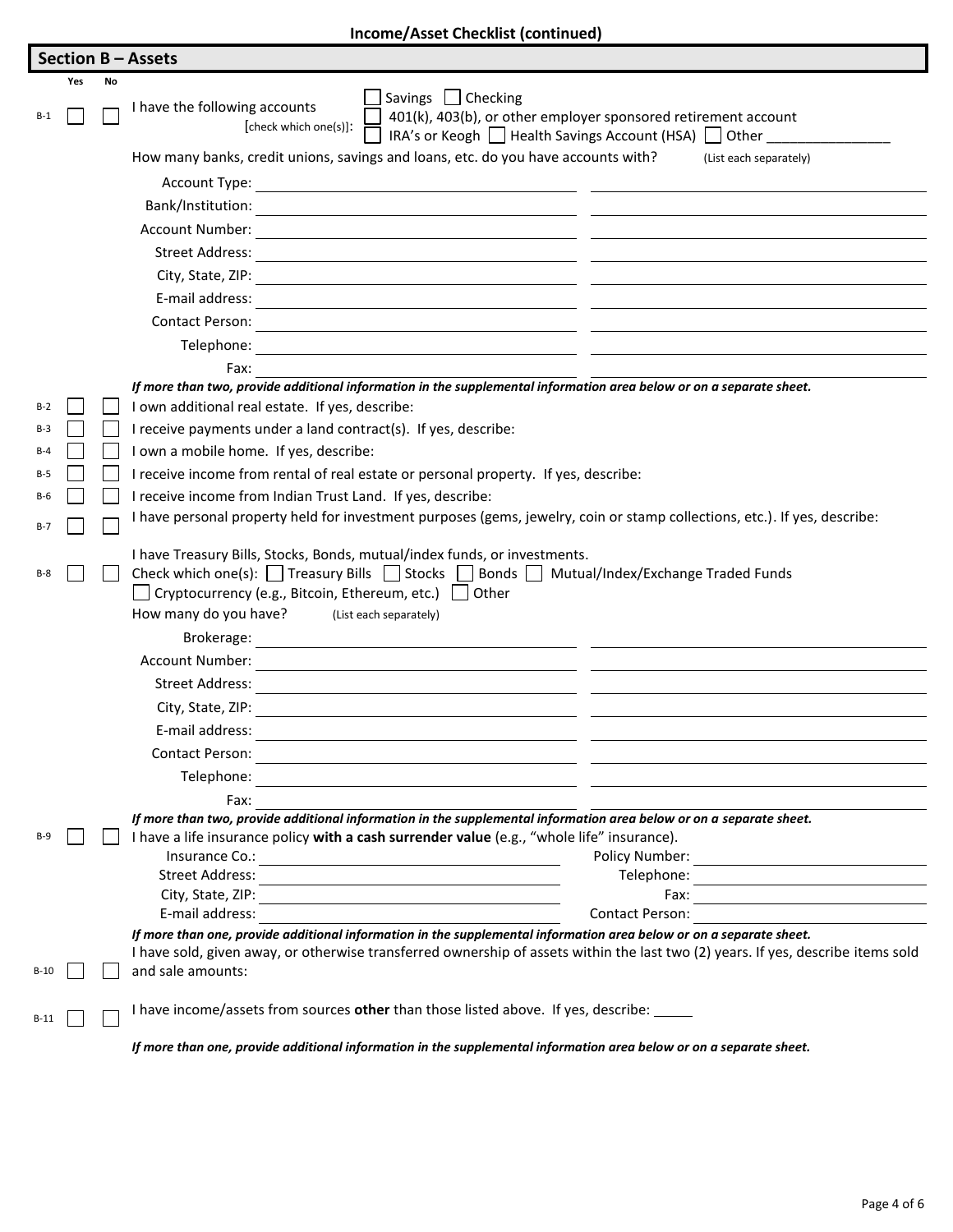#### **Income/Asset Checklist (continued)**

| To be filled out on Head-of-Household's form only - Leave blank if you are not the Head-of-Household                |                                                                                                   |  |  |  |
|---------------------------------------------------------------------------------------------------------------------|---------------------------------------------------------------------------------------------------|--|--|--|
| Yes<br>No<br>$B-12$                                                                                                 | I have family member(s) age 17 or under who have assets (example: savings accounts, bonds, etc.). |  |  |  |
| Asset 1                                                                                                             | Asset 2                                                                                           |  |  |  |
| Minor Name:                                                                                                         |                                                                                                   |  |  |  |
| Asset Type:                                                                                                         |                                                                                                   |  |  |  |
| Bank/Institution:                                                                                                   |                                                                                                   |  |  |  |
| <b>Account Number:</b>                                                                                              |                                                                                                   |  |  |  |
| <b>Street Address:</b>                                                                                              |                                                                                                   |  |  |  |
| City, State, ZIP:                                                                                                   |                                                                                                   |  |  |  |
| E-mail address:                                                                                                     |                                                                                                   |  |  |  |
| <b>Contact Person:</b>                                                                                              |                                                                                                   |  |  |  |
| Telephone:                                                                                                          |                                                                                                   |  |  |  |
| Fax:                                                                                                                |                                                                                                   |  |  |  |
| If more than two, provide additional information in the supplemental information area below or on a separate sheet. |                                                                                                   |  |  |  |

**Supplemental Notes/Information:** Use this space to add any notes or supplemental information, including listing additional sources of income or assets for which there was not space in the form above:

# **Certification:**

I acknowledge that it is a felony under Title 18, Section 1001 of the U.S. Code to knowingly and willingly making a false or fraudulent statement when seeking assistance from a department of the United States Government. I hereby certify that I have reviewed this entire form and that all information has been accurately reported. I understand that providing false, misleading, or materially incomplete information will result in denial or termination of benefits and may result in other civil and/or criminal penalties.